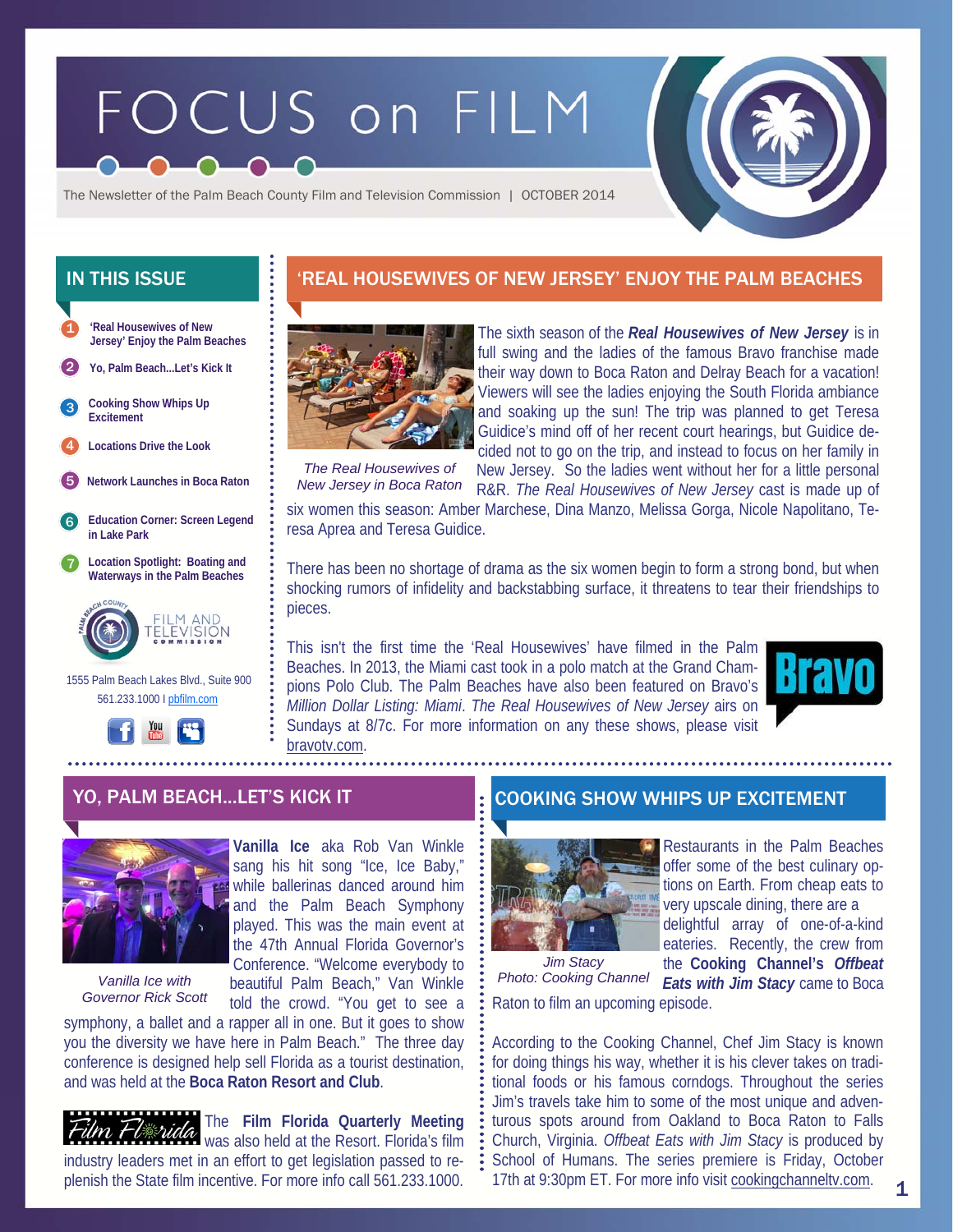FOCUS ON FILM

## LOCATIONS DRIVE THE LOOK GUIDE TO ENTICE VISITORS



**Levatas**, a next-generation marketing consultancy, was hired to produce a new **Schumacher Auto**  campaign in the Palm Beaches.

The Schumacher Automotive Group has been serving South Florida for more than 40 years.

Some of the most picturesque spots in Palm Beach County were utilized for the shoot including **Riverbend Park** in Jupiter, the Jupiter Inlet, and Downtown West Palm Beach. "Shooting in beautiful Palm Beach County is always nothing less than a photographer's dream," said **Austin Berry**, Video Producer. For more information visit levatas.com or schumacherauto.com.

#### VIDEOS FEATURE PADDLEBOARDING IN PBC



The Palm Beaches offer a pristine coastline for one of the fastest growing water sports in the nation...paddle boarding! Recently, a crew from the Heliconia Press in Ontario shot a series of videos on paddle boarding.

#### *Photo Courtesy: The Heliconia Press*

The shot crew at many locations including the Juno Beach Park & Pier and Jupiter Beach Park. "We shot instructional segments for 'Stand Up Paddling TV' channel on YouTube, and shot product videos for BIC Sport. Palm Beach County was an obvious choice for us to shoot our stand up paddling segments. It's a beautiful region with a wide variety of picturesque shooting locations very close to one another. The friendly people and relaxed atmosphere also make it an ideal location to wind down when a long day of shooting is done," said **Ken Whiting**, Heliconia's President/Producer. The videos will go live at youtube.com/standuppaddlingtv and youtube.com/bicsportwatersports in April 2015.

## LICDNIA



**The Scout Guide** represents a carefully curated collection of the very best independently owned businesses and mustknow entrepreneurs and artisans all across the U.S. Recently, a crew shot a layout for the guide in West Palm Beach.

"The identity of the business we shot downtown has to remain a secret until publication of The Scout Guide Palm Beach, Vol. 3, but we can tell you that the business is very well-respected, and has roots deeply implanted in Palm Beach County," said **Ali Freeman**, Marketing Manager.

The images will appear in the 2015 edition of The Scout Guide Palm Beach, which will be published the first week of January. For more info visit palmbeach.thescoutguide.com.

#### PRODUCING A TOUCHING & 'CLASSIC' PSA



For the fourth year in a row, **KO-MAR Productions** in West Palm Beach produced a PSA Campaign for the Honda Classic. With charita-

ble giving in excess of 2.5 million dollars, the Honda Classic is spotlighting two stories of young people who when struck with tragedy were able to get help and do their rehab at the Miami Children's Hospital Nicklaus Outpatient Center in Palm Beach Gardens which has been built in large part through the donations of the Honda Classic.

The PSA will air in the Winter of 2014 in local markets. "We love shooting in Palm Beach County and always try to take advantage of the diverse locations the area offers. We shot this campaign at the Skate Park at Abacoa and at a local park in Palm Beach Gardens," said **Jim Gallagher**, Vice-President of KO-Mar Productions. For more information please visit ko-mar.com or thehondaclassic.com.

#### MARQUEE SOCCER MATCH TO BE TELEVISED ON ESPN



The "World Cup" spirit is coming to Palm Beach County (PBC)! The Palm Beach County Sports Commission is partnering with the U.S. Soccer Federation to host the United States Men's National Team as they compete against Honduras at FAU Stadium in Boca Raton on October 14 at 8pm. The match will be televised live on ESPN and UniMas. This game will represent the US Men's National Team's inaugural visit to PBC.

PBC has become a hotbed for soccer. The US Men's National Team match with Honduras represents the fourth international soccer game to take place at FAU Stadium in less than two years. The US Women's National Team has played twice at FAU Stadium, including an Olympic Victory Tour stop, following their gold medal performance in 2012. For more information visit ussoccer.com or call 1.800. 745.3000.

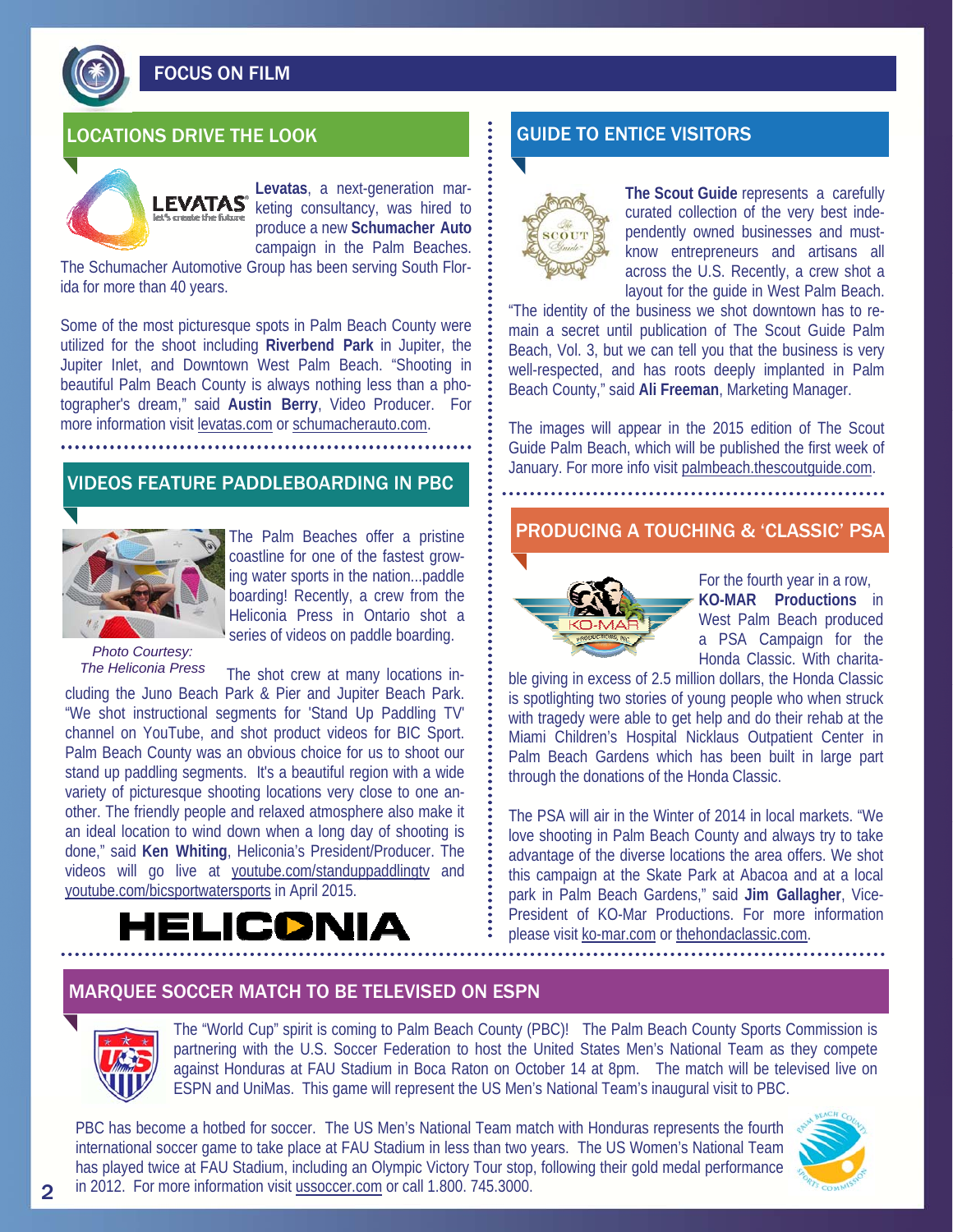

#### G-STAR STUDENTS CHAMPION HALLOWEEN **NET SEE IN BOTH ALLOWER IN BOCA RATON**



**The G-Star School of the Arts**  is hosting the eighth annual **X-Scream Halloween!** This year's theme is Rise of the Blood Moon. **X-Scream** has been fea-

tured on the **Travel Channel's "13 Scariest Haunted Attractions in America,"** and has attracted over 10,000 people since it began. Hundreds of students designed and built this year's attraction. The event is held in G-Star's Motion Picture Sound Stage. For more information visit xscreamhalloween.com.



The G-Star School Foundation is also fundraising for the construction of the new Victory Canteen Cultural Educational Learning Center on the G-Star School campus. Renderings of the building have been created by artist S. DelMar Leach. The inspiration for the WWII de-

*Rendering of the Victory Canteen* 

sign and decor of the Victory Canteen comes from their own WWII Douglas C-47 airplane that flew in D -Day at Normandy. For more info visit gstarschool.org.

#### U.K. TV SHOW TO FEATURE AREA AUTHOR



Local Amazon bestselling horror book author **Sara Brooke** will be featured on *Fragments of Fear*, a TV series showcasing the best in contemporary horror from new and established writing talent. *Fragments of Fear* is a 13 episode series, and each episode showcases two fictional horror stories. It is a dramatic interpretation of the story with scary themes and video.

*The Dark House* 

Brooke's story is called *The Dark House.* It will air in the UK in December, 2014, and will podcast globally. For more information visit fragmentsoffear.com.



A new broadcast network has launched in Boca Raton! **BYL Network** was founded by Boca Raton residents **Jordan Aloof** and **Danielle Silverman**, who has developed more

than 150 TV programs that aired on networks including CNBC, CBS and NBC, according to BYL. BYL, which stands for Better Your Life, features a 24-hour "Live" broadcast stream of 30-minute weekly programs across six channels about and for: Women, Men, Money, Home & Travel, Sports & Entertainment and Late Night.

The Network features programming by well-known hosts, including Nicole Chaplin of Shape Magazine; Katrina McGhee, former executive vice president of Susan G. Komen; Chef Catherine McCord, founder of Weelicious; Tamara Walker, nurse, mom and author of MomRN; and MJ Corcoran, parent coach and spokesperson for Family Talk. Each commentator hosts a weekly series on the network. BYL will be accessible on smart phones, tablets and Smart TV devices. For more info visit bylnetwork.com.

#### TWEETING IN THE PALM BEACHES



Actress **Taylor Blackwell** of *Magic City*  fame, stars in the new web series Tweet, produced by local producer **Marc Zatorsky**  along with his wife **Shawn Morell Lewis**  (*Ortho and his Remote*). *Tweet* shot entirely in South Florida. The series revolves around a teenager whose life is suddenly changed

*Taylor Blackwell*  forever thanks to a cryptic series of tweets.

Four episodes of *Tweet* have been released so far. For more information visit seeworthyfilms.com.



### THE PALM BEACHES WILL SPARKLE AT THE FILM FESTIVAL GALA



**The Palm Beach International Film Festival (PBIFF)** is throwing a 20th Anniversary gala celebration! The special event will take place on Saturday, November 1 at the **Eau Palm Beach Resort and Spa** at 7:00pm. **George Elmore** and **Randi Emerman** will be honored for their 20 years of extraordinary dedication and enthusiasm.

The next PBIFF will take place March 26-April 2, 2015 at venues around Palm Palm Beach Beach County. Submissions are currently being accepted. The early deadline is November 15, 2014 In and the late deadline is January 10, 2015. For more information about the gala including ticket and **Film Festival** sponsorship information, please visit pbifilmfest.org or call 561.362.0003.